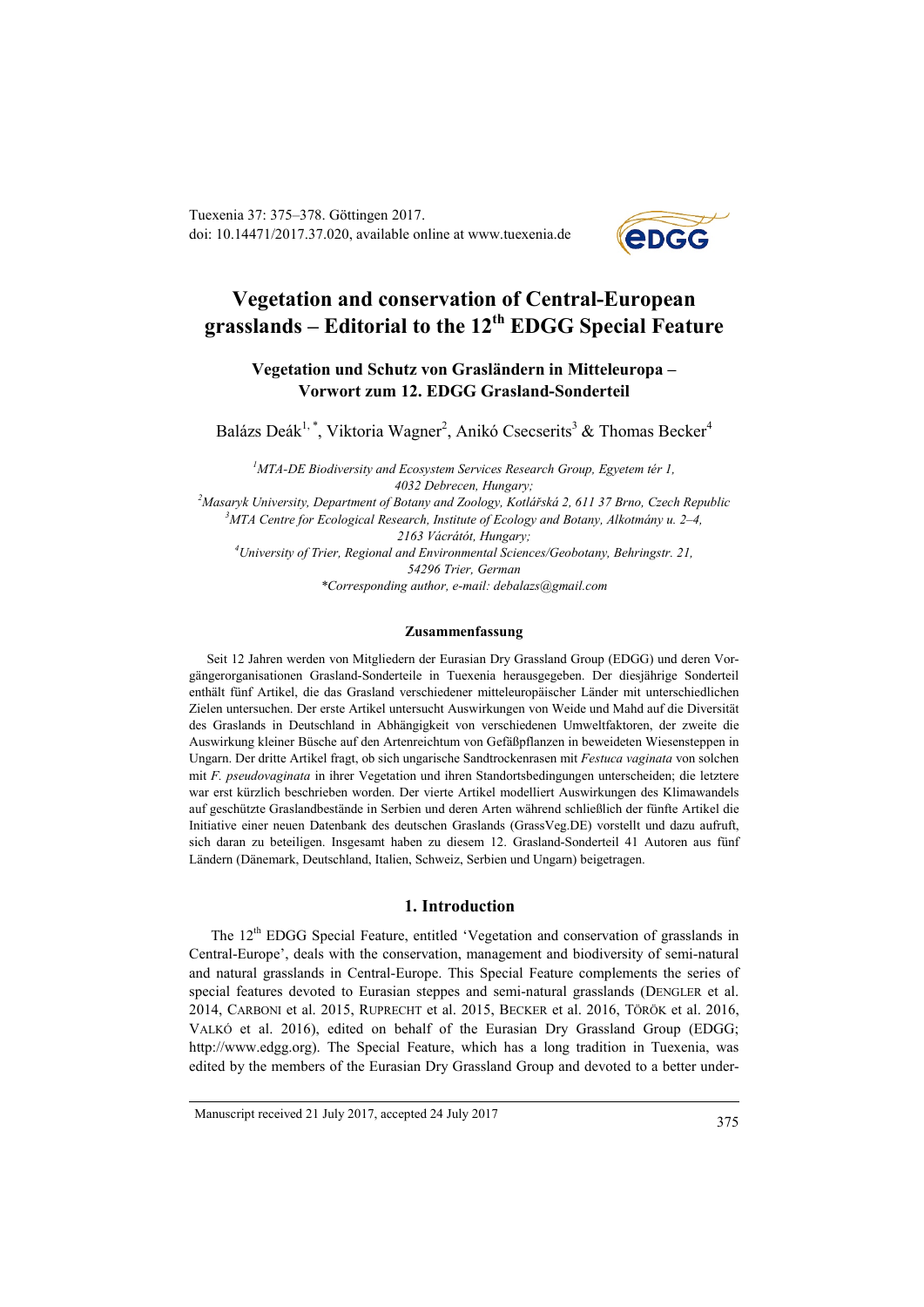standing of mechanisms driving grassland biodiversity in Central-Europe. In the present Special Feature there are papers dealing with the effects of grazing and mowing and their interaction with environmental factors on grassland diversity (GILHAUS et al. 2017); facilitative effects of shrubs on vascular plant species in grazed meadow-steppes (KELEMEN et al. 2017); environmental characteristics and species composition of a sandy grassland habitat dominated by the newly discovered *Festuca pseudovaginata* (SZABÓ et al. 2017), and the effects of climate change on protected grasslands in Serbia (ČAVLOVIĆ et al. 2017). We also introduce a novel initiation regarding the German GrassVeg.DE database (DENGLER et al. 2017). The papers are from several regions of Germany, Hungary and Serbia. Altogether 41 authors from 5 countries (Denmark, Germany, Hungary, Italy, Serbia and Switzerland) contributed to the Special Feature.

GILHAUS et al. (2017) studied the effects of grazing, mowing and their interaction on plant diversity and vegetation composition, for which they used a large dataset of 169 grasslands sampled in five regions across Germany. The authors found that management regimes had significant effects on the diversity, structure and functional composition of the vegetation; however the effect of management was considerably influenced by local and regional site conditions (see also TÄLLE et al. 2016). Besides the management scheme, soil fertility, grassland size and land-use history also had a strong effect on vegetation characteristics. They found that species richness was the lowest in year-round pastures, was moderate in meadows and was the highest in seasonal pastures. Despite the low species number of yearround pastures, their conservation value was high, as they harboured the highest number of endangered species. Given the considerable interaction between management regimes and the diverse site conditions it is complicated to provide a universal recommendation for grassland management, it was clearly proven that low-intensity management and absence of fertilisation maintained a higher grassland diversity in pastures compared to meadows and mown pastures.

The contribution by KELEMEN et al. (2017) is part of an increasing number of studies that call for a complex management regime in grasslands. The authors studied to what extent small *Crataegus* shrubs (30–40 cm diameter, 30–50 cm height) increase small-scale vascular plant diversity and flowering success in meadow steppes, in the Great Hungarian Plain. They used a split-plot design to survey 462 plots ( $10 \times 10$  cm) in two adjacent areas that differed in their management regime, one area being grazed by cattle and roe deer and the other being non-grazed. Specifically, they addressed how grazing, shrub microsite position (shrub interior, edge of shrub, and control in open vegetation) and the interaction between these two factors affect the density and flowering success of vascular plant species. In general, species density did not differ between the two management regimes and, not surprisingly, flowering success was higher in the ungrazed plots. Interestingly, under grazed conditions, species density was highest at the edge of shrubs and flowering success highest in the shrub interior and at the edge of shrubs than in open control plots. The authors interpreted that small shrubs can increase plant diversity in grazed grasslands by acting as biotic refuges. Furthermore, species density did not differ between shrub interiors and open plots, which indicated that shrubs did not have any competitive effect on nursed plants. The authors argue that the retention of a sparse population of small shrubs can be an effective component of grassland management and conservation.

SZABÓ et al. (2017) studied the differences in the species composition and soil properties of two sandy grassland types (*Festuca vaginata* and *F. pseudovaginata* dominated grasslands), typical to Central-Hungary. Furthermore, the study provides novel information on the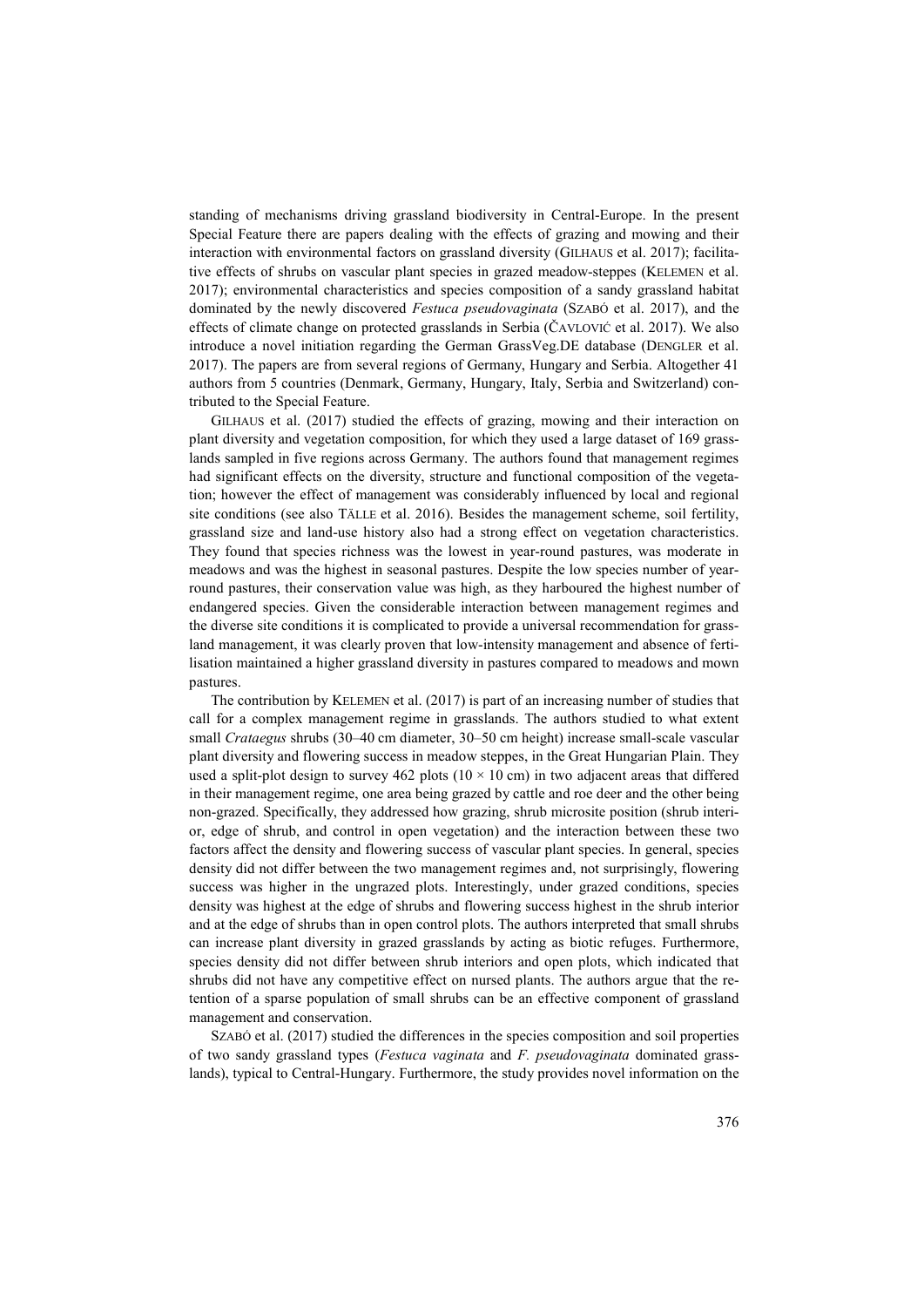habitat conditions of *F. pseudovaginata*, which is a recently discovered species. Besides coenological relevés they studied the pH, humus, total-N, Ca,  $P_2O_5$  and  $K_2O$  content of the 0–15 and 15–30 cm soil layers. They found that vegetation composition of *F. pseudovaginata* and *F. vaginata* grasslands were well separated based on the plant cover and upper 0–15 cm soil layer data. *Festuca pseudovaginata* grasslands were more species rich than *F. vaginata* grasslands; they harboured nearly two times more species. Linear mixed models revealed that *F. vaginata* grasslands were characterised by soils with higher pH, nitrogen, phosphorous and potassium contents compared to *F. pseudovaginata* grasslands. Their results refer to the tight connection of grassland vegetation and soil properties in sandy grasslands (see also KLAUS et al. 2013). In contrast with *F. vaginata* grasslands, which were formed on sandy soils, grasslands dominated by *F. pseudovaginata* were developed on former forest areas with brown forest soil type. They found that differences in vegetation composition might be considered by the different successional stage of the two grassland types, whilst *F. vaginata* grasslands which were in a climax stage and characterised by a low level of disturbance, *F. pseudovaginata* grasslands were formed on formerly forested areas, and are characterised by a high level of anthropogenic disturbance.

The paper of ČAVLOVIĆ et al (2017) represents a simulation about the changes in environmental factors and plant species composition of meadows and *Nardus* grasslands in Serbia until 2100. They used simulation models describing future climate as well as expected environmental, habitat and species composition changes for predicting changes in plant communities. The output of the modelling process was the occurrence probability of species and the habitat suitability index (HSI) of the community for the studied time period. They concluded that plant species of wet habitats are the most threatened by climate change, while cosmopolitans and xerothermic species can get advantage under the altered conditions. Grasses will probably be more resilient to climate change in the studied habitats. In the next future, climate change will probably have a strong effect on the species composition and biodiversity of grasslands in Europe. As the effects of climate change can be different in different regions, thus local studies can considerably contribute to the understanding of global processes.

The report of DENGLER et al. (2017) presents the new collaborative vegetation-plot database GrassVeg.DE (EU-DE-020; http://bit.ly/2qgX208) which collects vegetation-plot records (relevés) from grasslands and other non-woodland and non-aquatic habitats from Germany to make them accessible for ecological research nationally and internationally. Data from GrassVeg.DE are provided to the European Vegetation Archive (EVA) and, in the future, also to the global database "sPlot". GrassVeg.DE follows other EDGG databases regarding its statutes e.g. the Nordic-Baltic Grassland Vegetation Database (EU-00-002), Romanian Grassland Database (EU-RO-008) and Balkan Dry Grassland Database (EU-00- 013). Data providers of GrassVeg.DE retain full copyright of their data and become members of the GrassVeg.DE Consortium. Thereby, they profit from their contribution via coauthorships and citations as well as the option to propose own projects using the full GrassVeg.DE or EVA data. In July 2017, the fast-growing GrassVeg.DE database contained 3,181 vegetation plots, originating from eight federal states of Germany. In the future, GrassVeg.DE could facilitate the consistent re-classification of the grassland types within the series *Synopsis der Pflanzengesellschaften Deutschlands*. The paper conclude the report with a call to contribute own relevés and relevés digitised from the literature to GrassVeg.DE.